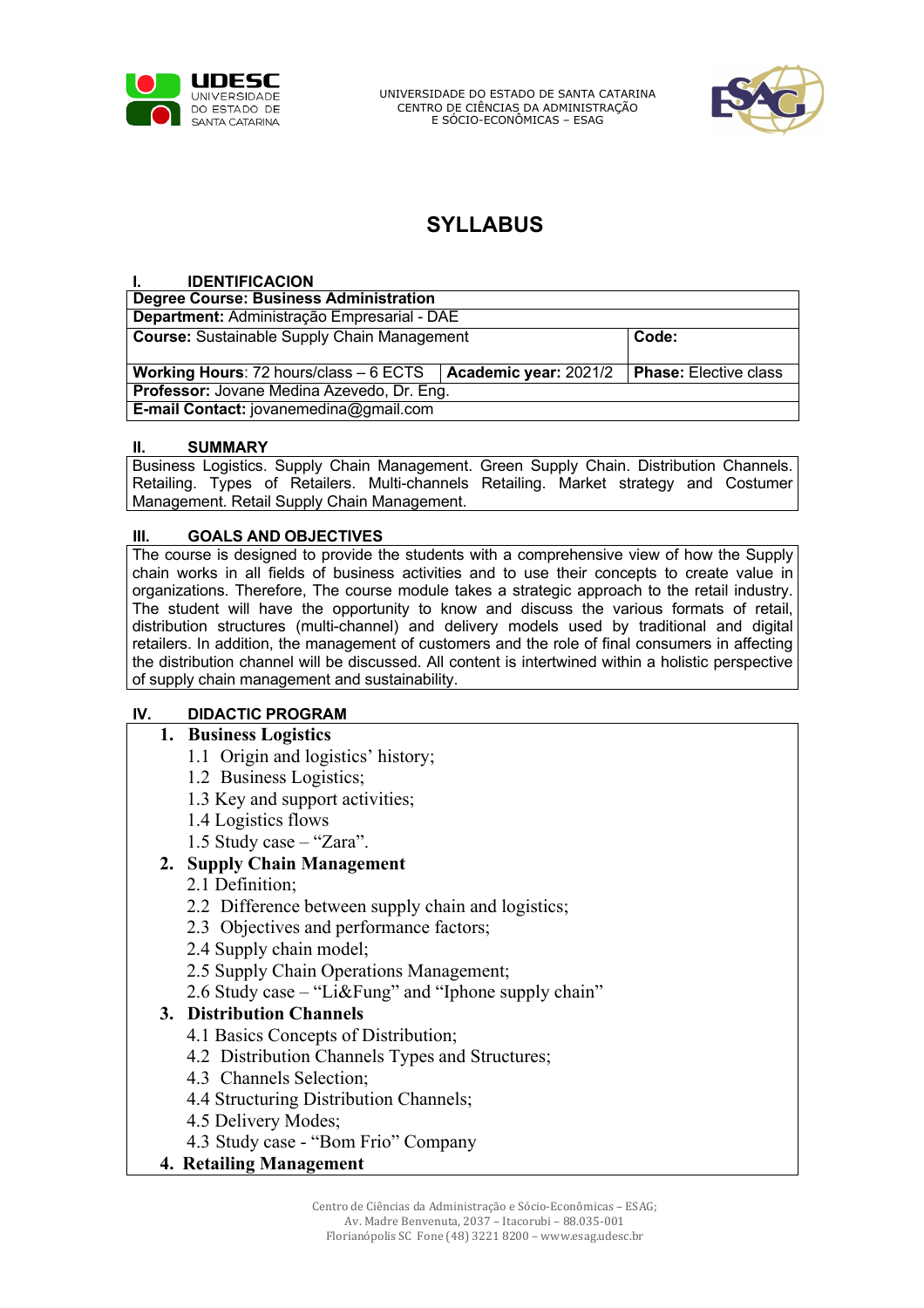



- 5.1 Principles of retailing and e-commerce;
- 5.2 Types of retailers;
- 5.3 Multi-Channel retailing;
- 5.4 Retailing market strategy;
- 5,5 Customer management;
- 5.6 Location analysis and planning;
- 5.7 Logistics fulfillment;
- 5.8 Sustainability.

### **V. LEARNING METHODOLOGY**

The exhibition of the content will occur through activities that facilitate and encourage the learning. Search will be constant interaction with students. Proposed activities:

- Analysis and interpretation of texts and articles;
- Lectures;
- Case studies;
- Presentations.

### **IV. ASSESSMENT SYSTEM**

The assessment of students will occur through the integration of:

- Frequency classes;
- Participation in class;
- Resolution of case studies;
- Quizzes;
- Presentations.

# **V. BIBLIOGRAPHY**

## *BASIC BIBLIOGRAPHY*

BOWERSOX, Donald; Closs, David; Cooper, M. Bixby. **Supply Chain Logistics Management**. McGraw-Hill/Irwin, ISBN-10: 9780073377872, ISBN-13: 978- 0073377872;

MANGAN, John; Butcher, Tim; Lalwani, Chandra. **Global Logistics and Supply Chain Management.** Wiley, ISBN-10: 0470066342, ISBN-13: 978-0470066348;

LEVY, M., Weitz, B., and Grewal, D. (2014), **Retailing Management**. 9th edition (International Edition). McGraw-Hill Higher Education USA, ISBN: 9781259060663.

CHOPRA, Sunil; MEINNDL, Peter. Supply Chain Management: Strategy, Planning and Operation. (2001). 1<sup>st</sup> edition. Prentice-Hall, New Jersey, ISBN 0-13-026465-2.

# *SUPPLEMENTARY BIBLIOGRAPHY*

BALLOU, Ronald H. **Business Logistics Management: Planning, Organizing and** Controlling The Supply Chain. 4th ed. New Jersey: Prentice Hall, 1999;

BRANDIMARTE, Paolo; Zotteri, Giulio. **Introduction to Distribution Logistics (Statistics in Practice)**. Wiley-Interscience, ISBN-10: 0471750441, ISBN-